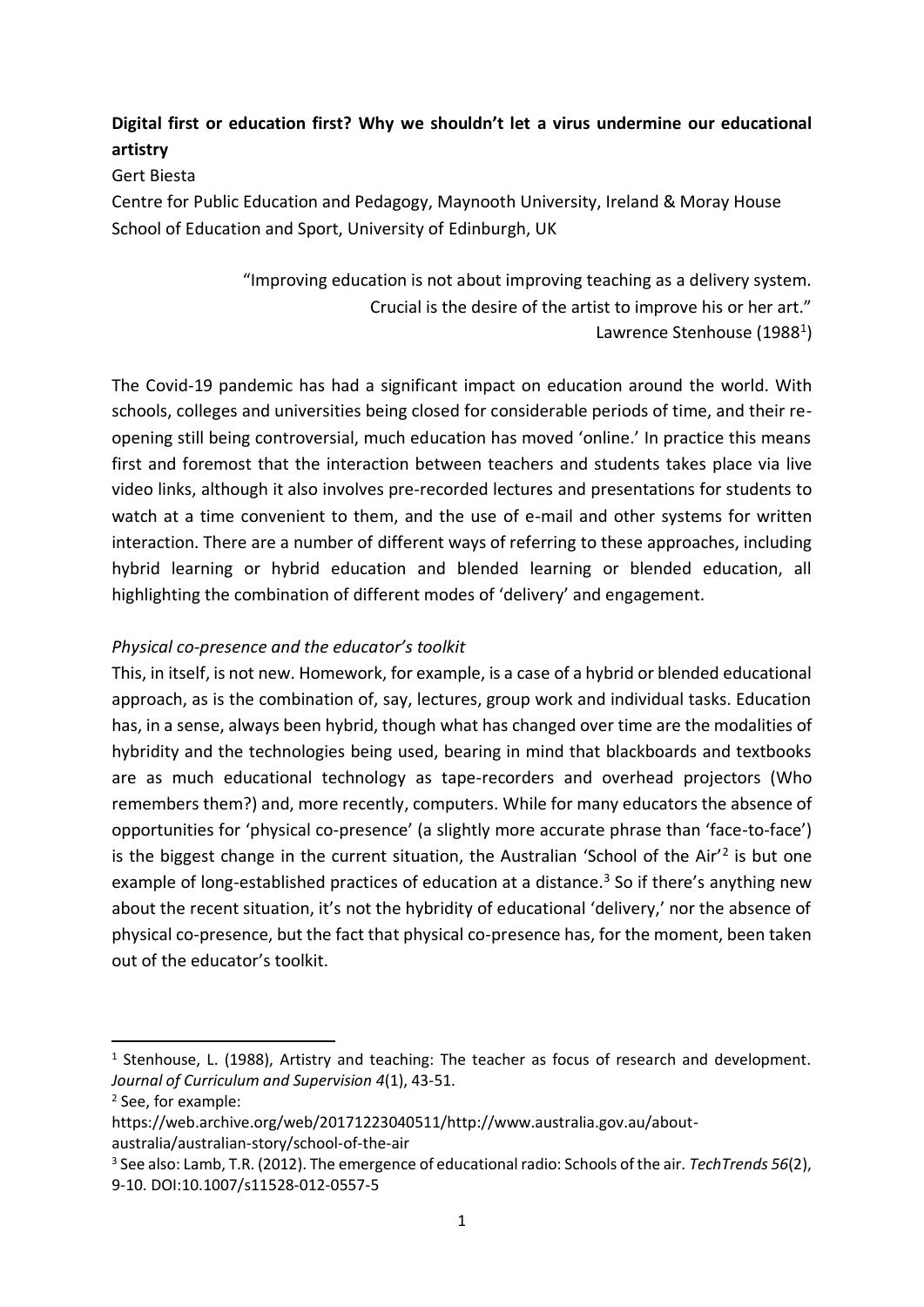Given that physical co-presence has become an immensely prominent aspect of educational practices around the world, and also a much cherished one, it is understandable that many educators feel inconvenienced about the situation – and the same maybe true for students, of course – although it says more about what we have become used to in our everyday educational practices, than that we can simply say that co-presence is good and education at a distance is bad, or at least worse than educational co-presence. Afterall, for a student used to education by radio, sitting in a classroom under the constant watch of a teacher may feel rather limiting and stifling, just as teaching at a distance and with time-delay may allow for emancipatory educational rhythms<sup>4</sup> that are difficult to achieve when teachers and students are constantly together in one space.

# *Digital first?*

I am making these observations, because I have some concerns about the discourses and ensuing practices that have emerged recently in the context of the Covid-19 pandemic. I remain hesitant about mentioning the pandemic, because I do not think that it is the only crisis that we should be concerned about, and by taking it as the main reference point for reflection and critique, there is a risk that we forget about the other urgencies that surround us.<sup>5</sup> Nonetheless, the pandemic has had a specific impact, and it is important to analysis what is going on here as well. The main concern I wish to express here, has to do with a phrase that has been around in educational circles for a while, $6$  but which has become quite prominent, not just as a *characterisation* of education during the pandemic but also as an *imperative* for how educators should proceed. The phrase is 'digital first.'

To put it bluntly: I understand the phrase, yet at the very same time I do not want to understand it. I do think that the phrase needs to be unpicked and problematised. Let me make three points with reference to this task.

### **1. There is nothing digital about digital education**

One thing I find remarkable in the discussion – and again, this has been going on well before the pandemic – is the use of the phrase 'digital education' as a shorthand for referring to education that makes use of computers and computer-based technology. The fact that most computers nowadays are digital and not analog, which basically means that they use binary number system and binary logic, does say very little if anything at all about what characterises computers and their use in education. There is nothing digital to experience when using a digital computer, and from that angle the term 'digital education' is as uninformative as, say,

<sup>4</sup> See Alhadeff-Jones, M. (2018). *Time and the rhythms of emancipatory education: Rethinking the temporal complexity of self and society.* New York/London: Routledge.

<sup>5</sup> See Biesta, G.J.J. (in press/2020). Have we been paying attention? Educational anaesthetics in a time of crises. *Educational Philosophy and Theory.* [published online 12 July 2020] [https://doi.org/10.1080/00131857.2020.1792612\]](https://doi.org/10.1080/00131857.2020.1792612)

<sup>&</sup>lt;sup>6</sup> A google search for "digital first" + "education" on 19 August 2020 generated 2,150,000 results.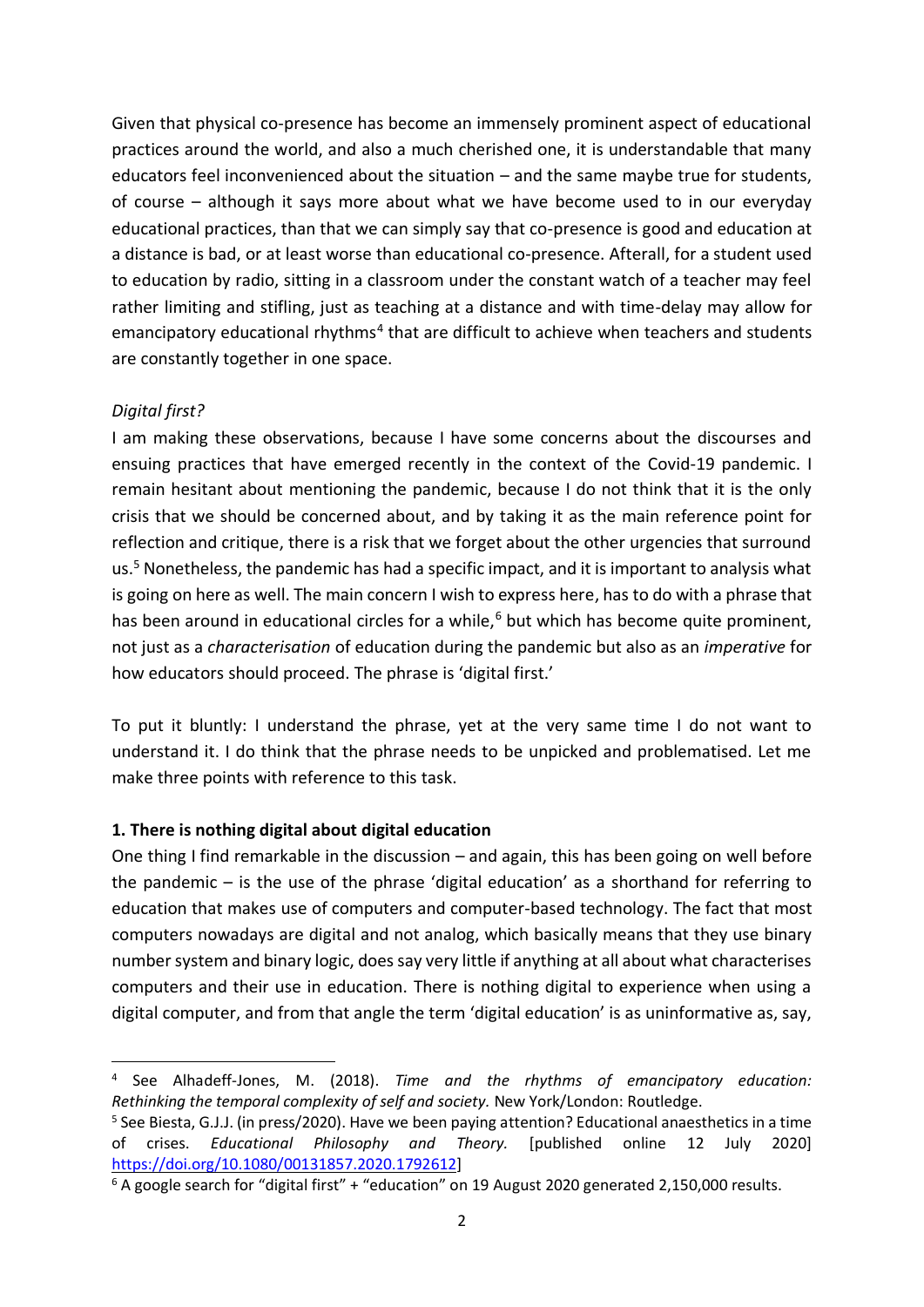phrases like 'electric education' (given the fact that computers use electricity), or 'nuclear education' (given the fact that some of that electricity is generated by nuclear power plants), or 'Apple education' or 'Microsoft education' (given the fact that such computers may use software from those companies<sup>7</sup>).

Of course a slightly older phrase – technology-enhanced learning – is not any better in this respect, because one could argue (as I've alluded to above) that education has *always* used technologies. There is, in other words, always mediation going on in education; the only thing that changes over time are kind of technologies being utilised. The point that is important is that technologies are not neutral – they enable some things and make other things more difficult or even impossible – and in this regard it is of crucial importance to analyse the possibilities and limitations of differing educational technologies. But to suggest that the computer is the only technology that is worthy of the name 'technology' is a mistake.

The real question, therefore, is how the use of computers makes a difference and, first and foremost, how it makes a difference in the experience of teachers and students. To put it in more philosophical terms, the question is what the *phenomenological* differences are, and here I think that the term 'digital education' is misleading because the 'digital' is the very thing that is impossible to experience. I leave it to the reader to think further about this question. One thing I wish to highlight about 'digital education,' particularly in the form of education conducted via synchronous or asynchronous video-platforms, is that it is a 2-dimensional rather than a 3-dimensional experience. We see 2-D images of our students – and it's also significant that we often see an image of ourselves as well – and both the fact that we see *images* and that they are 2-D is very different from what we perceive during physical copresence. The quality of sound and the more general soundscape of the classroom are also very different – and many of us have become quite proficient in self-muting and self-unmuting – as is the absence of smell.

Now, what the educational significance of these difference is, is a question for further discussion, but such a discussion needs to start with appropriate and nuanced descriptions of what we are encountering and experiencing, and the word 'digital' really has nothing to contribute to that task.

### **2. Questions of tools are secondary to questions of purpose**

I have mentioned that the phrase 'digital first' is not just used descriptively but also as an imperative, saying to teachers that 'digital' should be their first port of call, particularly during the Covid-19 pandemic. As I said before, now that for the foreseeable future physical co-

 $<sup>7</sup>$  The latter examples are not insignificant, because companies such as Apple and Google are making</sup> their way into the education market quite explicitly – see, for example, the so-called 'Apple Teacher' [\(https://support.apple.com/en-us/HT206841](https://support.apple.com/en-us/HT206841)) and 'google education' [\(https://edu.google.com/?modal\\_active=none\)](https://edu.google.com/?modal_active=none).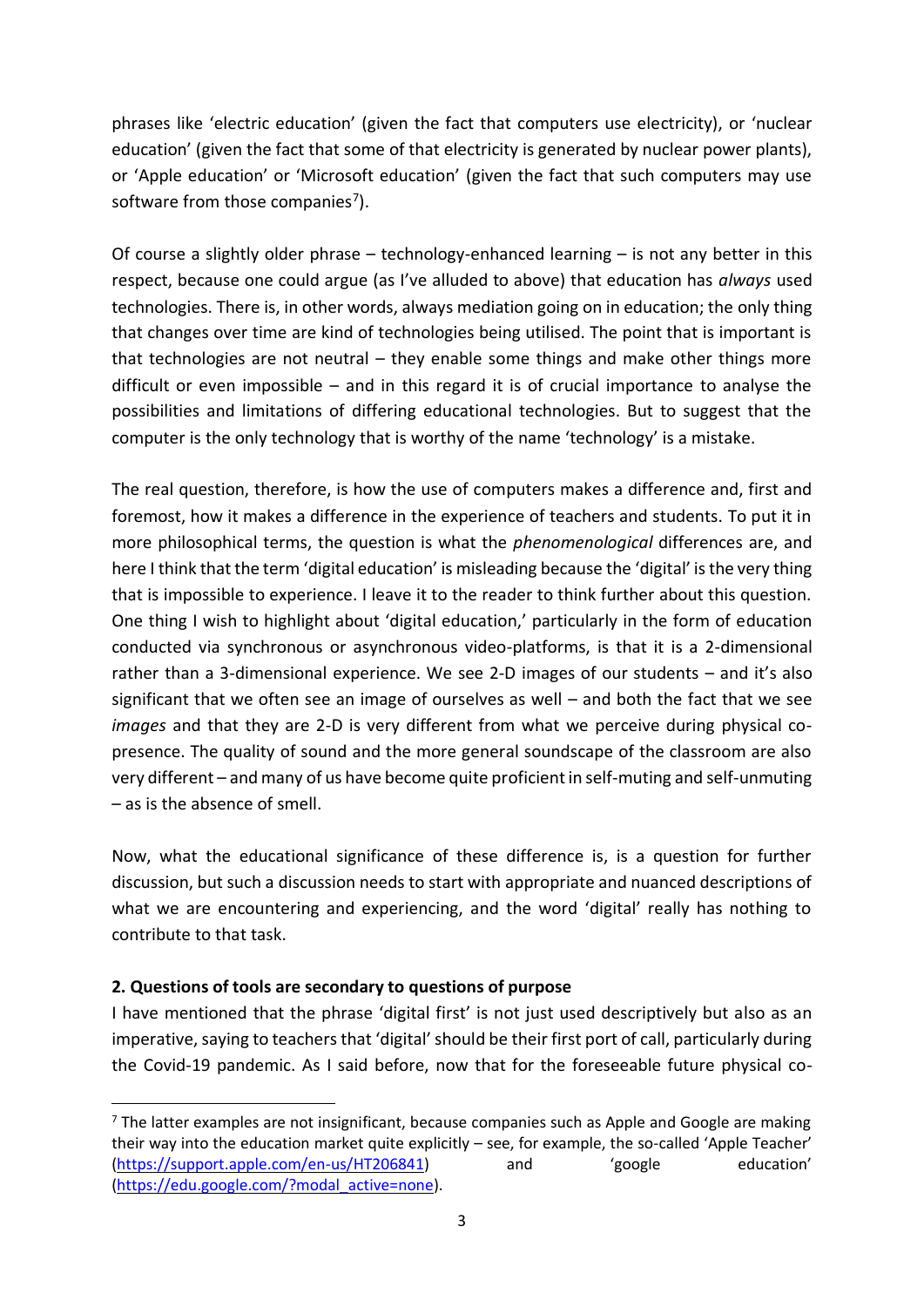presence has been taken out of the teacher's toolkit, this can no longer be the first option – or perhaps we should say: the first reflex – in thinking about the design and enactment of education. The phrase 'digital first' is the placeholder for indicating that as educators we need to look elsewhere. At the same time the phrase is problematic, because it is a phrase about the *means* of education and I wish to argue – as I have done before<sup>8</sup> – that any decision about the means of education can only be taken with reference to the *ends* of education, that is, in relation to the purpose or purposes of our educational endeavours.

Viewed in this light, the imperative 'digital first' sounds as odd as carpenters having to work under the imperative of 'hammer first.' After all, whether we need a hammer, a screwdriver or some improvised ingenuity, depends first and foremost on the situation at hand. It's for a good carpenter to come to a judgement about what the situation requires and, based on that, an initial judgement about the most feasible approach, although even in good carpentry we need an ongoing 'dialogue' between ends and means, rather than work on the assumption that both are fixed.<sup>9</sup>

So this is where the phrase 'digital first' becomes misleading, and I wish to suggest that the simple but in my view profound response to this can only be: education first! And putting education first, means that in all situations the first question we need to ask, is what we are 'after,' to put it in general terms, which is the question of the purpose of our activities. Although we may wish to translate the overarching purpose of our activities into ends and aims for students to achieve, I am reminded of Lawrence Stenhouse's important point that purpose is less about 'having a goal' than about 'having an agenda,' that is, a sense of orientation for one's actions and activities.<sup>10</sup>

Two things are important in the case of education. One is that education can never be orientated towards a single purpose – which is part of the problem with the language of learning and the more general 'learnification' of education<sup>11</sup> – but always needs to take three

<sup>8</sup> See, for example, Biesta, G.J.J. (2017). 'How does a competent teacher become a good teacher? On judgement, wisdom, and virtuosity in teaching and teacher education'. In M.A. Peters, B. Cowie & I. Menter (Eds), *A Companion to Research in Teacher Education* (pp. 435-453). Dordrecht: Springer. And also: Biesta, G.J.J. (2010). *Good education in an age of measurement: Ethics, politics, democracy.* Boulder, Co: Paradigm Publishers.

<sup>&</sup>lt;sup>9</sup> This is the means-ends-continuum that plays a central role in Dewey's work. See, for example, Waks, L. (1999). The Means-Ends Continuum and the Reconciliation of Science and Art in the Later Works of John Dewey. *Transactions of the Charles S. Peirce Society, 35*(3), 595-611. Retrieved August 19, 2020, from [www.jstor.org/stable/40320781.](http://www.jstor.org/stable/40320781) See also Biesta, G.J.J. & Burbules, N. (2003). *Pragmatism and educational research.* Lanham, MD: Rowman and Littlefield.

<sup>&</sup>lt;sup>10</sup> See: Stenhouse, L. (1988), Artistry and teaching: The teacher as focus of research and development. *Journal of Curriculum and Supervision 4*(1), 43-51.

<sup>11</sup> See: Biesta, G.J.J. (2009). Good education in an age of measurement: On the need to reconnect with the question of purpose in education. *Educational Assessment, Evaluation and Accountability 21*(1), 33-46.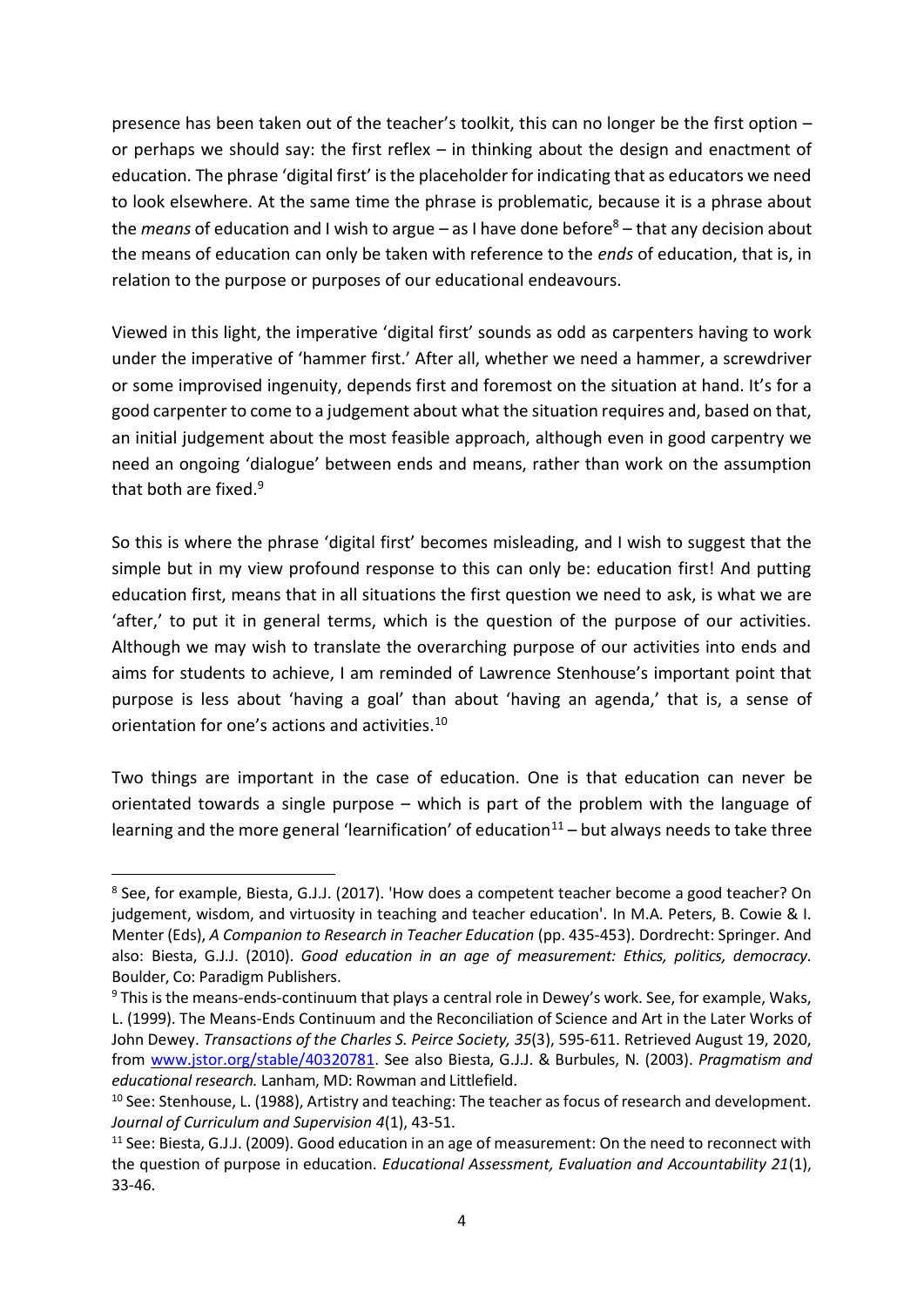purposes (or as I prefer: three domains of purpose) into consideration. There is important work to be done with regard to *qualification*: providing our students with the knowledge, skills and dispositions that equip them for meaningful action in the world. There is, in addition to this, important work to be done with regard to *socialisation*: providing students with access to the many practices and traditions, ways of doing and ways of being, that have been developed over the centuries, and helping them to find their place within these. And there is the crucial work of *subjectification*: encouraging and supporting our students to be(come) subjects of their own lives, and not remain or become objects of influences outside of them.

'Education first' means that we always need to start with a consideration of what we seek to achieve with our students in relation to these three domains of purpose. It is then up to us as educators to figure out *how* we might balance the demands from these three domains, bearing in mind that there is no perfect synergy between the three, which requires that we engage with tensions and consider possible trade-offs between the three domains. And only then do we move to the question of 'how,' that is the question of the means we which to bring into play for giving form to the work with our students. Here we have to bear in mind, that this is never the question of finding the most effective means for bringing about particular ends, because in education the way how we do things also matters for what we seek to achieve. Put bluntly: it may well be effective to pay our students for their efforts or achievements, but doing so may undermine our ambition to encourage them to become an active partner in the educational endeavour instead of a (more or less) willing object.

To suggest that education should always come first, thus means that any decisions we make about the 'how' of our practice always must be made with reference to the 'what for,' and that even when our 'toolkit' is limited, for example because physical co-presence is not possible, we should not immediately plug the gap with another tool, but start from our educational priorities. And the political point here, of course, is that there are very powerful players – Apple, Google and Pearson, to name a few<sup>12</sup> – who are more than happy to plug the gap for us. Which brings me to my third and final point.

### **3. Teachers don't lack skills, digital or otherwise**

The third aspect of what is currently going on is the frequent  $-$  and I am inclined to say: constant – repetition of the claim that teachers lack skills and, more specifically, that teachers lack the 'digital skills' that are needed for making a successful transition to online education. Once this is accepted, it not just follows that this particular 'skills gap' needs to be plugged  $$ which explains the huge surge in (mostly online) provision for teachers to upgrade their digital skills. It also opens the door widely for a very particular, skills-based understanding of education which sees the work of educators mainly in technical terms, and 'forgets' about the complexities of educational practice: the educational complexities, the moral complexities,

<sup>12</sup> On Pearson see: Sellar, S. & Hogan, A. (2019). *Pearson 2025. Transforming teaching and privatising education data.* Brussels: Education International.